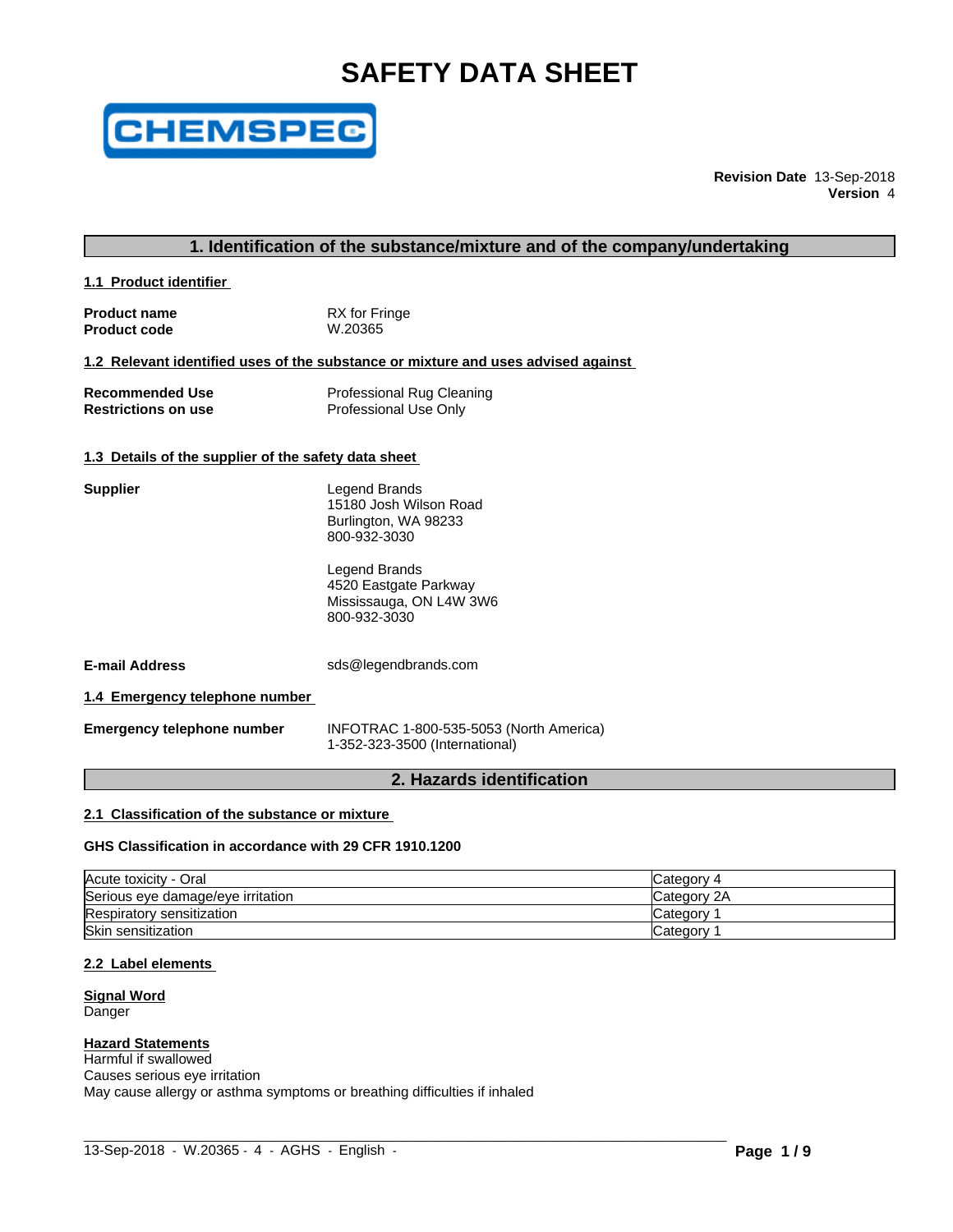#### May cause an allergic skin reaction



#### **Precautionary Statements - Prevention**

Wash face, hands and any exposed skin thoroughly after handling Do not eat, drink or smoke when using this product Avoid breathing dust/fume/gas/mist/vapors/spray In case of inadequate ventilation wear respiratory protection Contaminated work clothing should not be allowed out of the workplace Wear protective gloves/clothing and eye/face protection

IF IN EYES: Rinse cautiously with water for several minutes. Remove contact lenses, if present and easy to do. Continue rinsing If eye irritation persists: Get medical advice/attention IF ON SKIN: Wash with plenty of water and soap If skin irritation or rash occurs: Get medical advice/attention Wash contaminated clothing before reuse IF INHALED: If breathing is difficult, remove person to fresh air and keep comfortable for breathing If experiencing respiratory symptoms: Call a POISON CENTER or doctor IF SWALLOWED: Call a POISON CENTER or doctor if you feel unwell Rinse mouth

#### **Precautionary Statements - Disposal**

Dispose of contents/container to an approved waste disposal plant

#### **2.3. Other Hazards Hazards not otherwise classified (HNOC)** Not Applicable

#### **2.4 Other information**

Not Applicable

**Unknown Acute Toxicity**  $\lt$  1% of the mixture consists of ingredient(s) of unknown toxicity

# **3. Composition/Information on Ingredients**

# **Substance**

**Mixture**

| <b>Chemical Name</b>                     | <b>CAS No.</b>          | Weight-%       |
|------------------------------------------|-------------------------|----------------|
| carbonate                                | 497<br>-19-8<br>$\cdot$ | $\overline{A}$ |
| .FATE<br>' PEROXYDISUL.<br>⊤∩ח<br>`SIUM. | ラフハ<br>ີ<br>ъc<br>.     |                |

The exact percentage (concentration) of composition has been withheld as a trade secret.

#### **4. First aid measures**

#### **4.1 Description of first-aid measures**

| When symptoms persist or in all cases of doubt seek medical advice.                                                                                    |
|--------------------------------------------------------------------------------------------------------------------------------------------------------|
| Remove contact lenses, if present. Rinse thoroughly with plenty of water, also under the<br>evelids. If eye irritation persists, consult a specialist. |
| Wash off with soap and plenty of water. Use a mild soap if available.                                                                                  |
|                                                                                                                                                        |

 $\_$  ,  $\_$  ,  $\_$  ,  $\_$  ,  $\_$  ,  $\_$  ,  $\_$  ,  $\_$  ,  $\_$  ,  $\_$  ,  $\_$  ,  $\_$  ,  $\_$  ,  $\_$  ,  $\_$  ,  $\_$  ,  $\_$  ,  $\_$  ,  $\_$  ,  $\_$  ,  $\_$  ,  $\_$  ,  $\_$  ,  $\_$  ,  $\_$  ,  $\_$  ,  $\_$  ,  $\_$  ,  $\_$  ,  $\_$  ,  $\_$  ,  $\_$  ,  $\_$  ,  $\_$  ,  $\_$  ,  $\_$  ,  $\_$  ,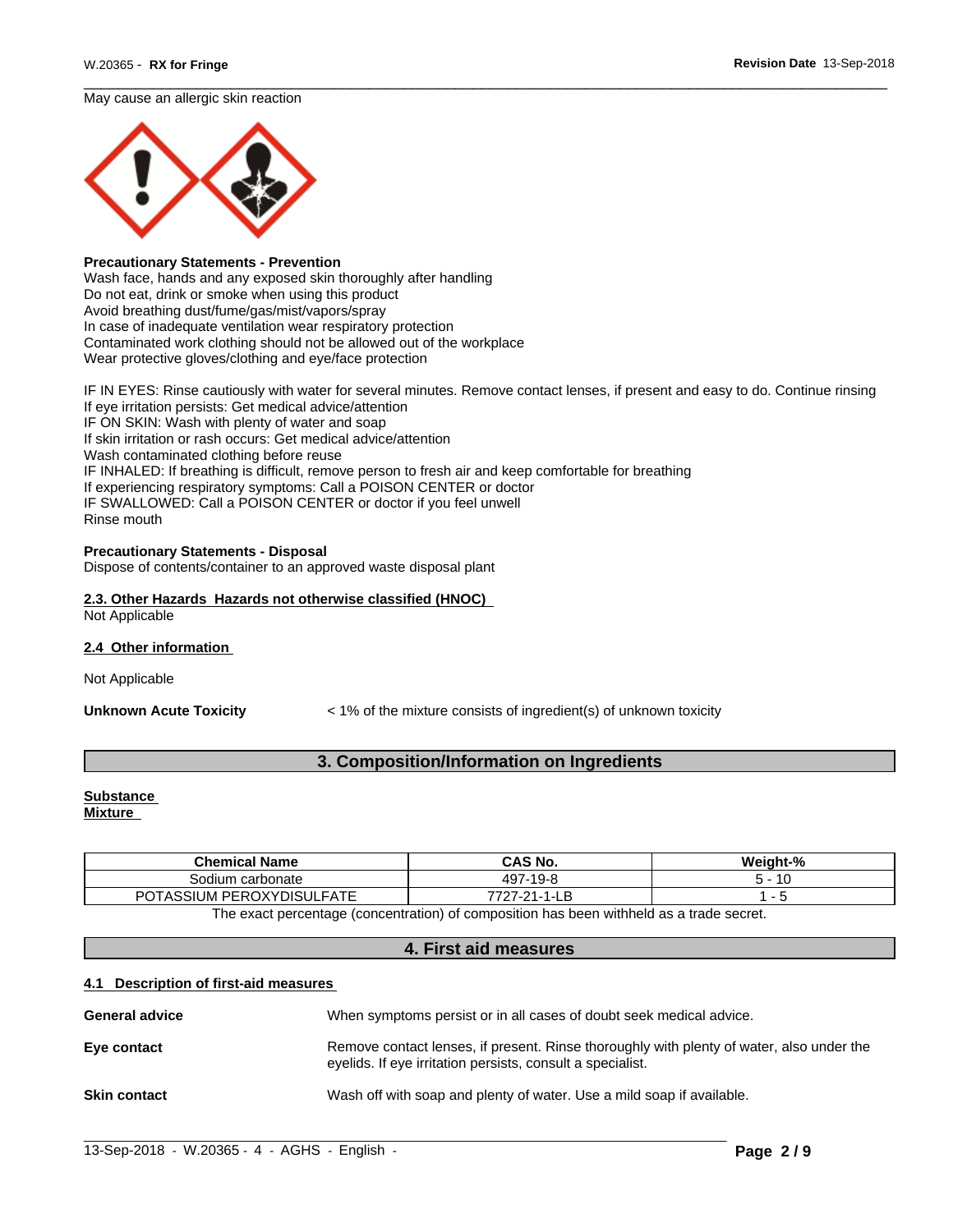| <b>Inhalation</b>                                                              | Move to fresh air. Consult a physician after significant exposure.                                                                                                              |  |  |
|--------------------------------------------------------------------------------|---------------------------------------------------------------------------------------------------------------------------------------------------------------------------------|--|--|
| Ingestion                                                                      | Gently wipe or rinse the inside of the mouth with water. Give small amounts of water to<br>drink. Never give anything by mouth to an unconscious person. Get medical attention. |  |  |
| 4.2 Most important symptoms and effects, both acute and delayed                |                                                                                                                                                                                 |  |  |
| <b>Symptoms</b>                                                                | See Section 2.2, Label Elements and/or Section 11, Toxicological effects.                                                                                                       |  |  |
| 4.3 Indication of any immediate medical attention and special treatment needed |                                                                                                                                                                                 |  |  |

**Notes to physician** Treat symptomatically.

# **5. Fire-Fighting Measures**

#### **5.1 Extinguishing media**

#### **Suitable extinguishing media**

Use water spray, fog, Carbon dioxide (CO<sub>2</sub>), foam or dry chemical. The product itself does not burn.

**Unsuitable Extinguishing Media** High volume water jet.

#### **5.2 Special hazards arising from the substance or mixture**

#### **Special Hazard**

Immediately place absorbent material in a sealed water-filled metal container to avoid spontaneous combustion of absorbent material contaminated with this product.

**Hazardous Combustion Products** No information available.

#### **Explosion Data Sensitivity to Mechanical Impact** None. **Sensitivity to Static Discharge** None.

#### **5.3 Advice for firefighters**

As in any fire, wear self-contained breathing apparatus pressure-demand, MSHA/NIOSH (approved or equivalent) and full protective gear.

#### **6. Accidental Release Measures**

#### **6.1 Personal precautions, protective equipment and emergency procedures**

Use personal protective equipment.Ensure adequate ventilation, especially in confined areas. Do not breathe dust.

#### **6.2 Environmental precautions**

Dike to collect large liquid spills.

#### **6.3 Methods and materials for containment and cleaning up**

**Methods for Containment** Prevent further leakage or spillage if safe to do so.

**Methods for cleaning up Pick** up and transfer to properly labeled containers.

# **7. Handling and storage**

 $\_$  ,  $\_$  ,  $\_$  ,  $\_$  ,  $\_$  ,  $\_$  ,  $\_$  ,  $\_$  ,  $\_$  ,  $\_$  ,  $\_$  ,  $\_$  ,  $\_$  ,  $\_$  ,  $\_$  ,  $\_$  ,  $\_$  ,  $\_$  ,  $\_$  ,  $\_$  ,  $\_$  ,  $\_$  ,  $\_$  ,  $\_$  ,  $\_$  ,  $\_$  ,  $\_$  ,  $\_$  ,  $\_$  ,  $\_$  ,  $\_$  ,  $\_$  ,  $\_$  ,  $\_$  ,  $\_$  ,  $\_$  ,  $\_$  ,

#### **7.1 Precautions for safe handling**

**Advice on safe handling** Use only in area provided with appropriate exhaust ventilation. Avoid dust formation. Wear personal protective equipment. Do not breathe dust.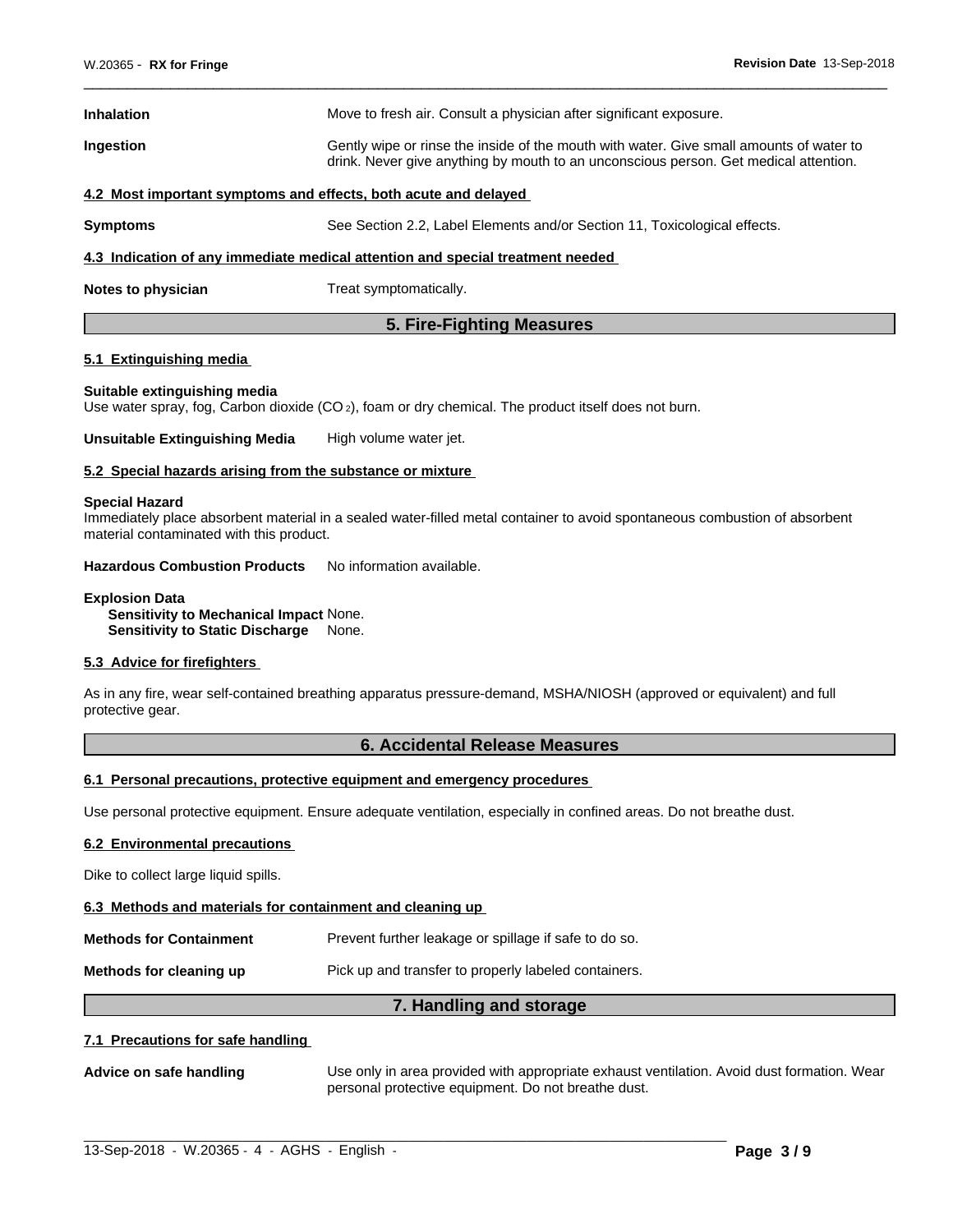# **Hygiene measures** When using, do not eat, drink or smoke. Wash hands before breaks and at the end of workday. Remove and wash contaminated clothing before re-use.

# **7.2 Conditions for safe storage, including any incompatibilities**

| <b>Storage Conditions</b> | Keep tightly closed in a dry and cool place. Protect from moisture. Do not store near acids. |
|---------------------------|----------------------------------------------------------------------------------------------|
| <b>Materials to Avoid</b> | Strong oxidizing agents. Hydrogen fluoride.                                                  |

# **8. Exposure controls/personal protection**

# **8.1 Exposure Guidelines**

| <b>Chemical Name</b>     | <b>ACGIH TLV</b>             | <b>OSHA PEL</b> | British Columbia       | Alberta                      | Quebec | <b>Ontario TWAEV</b>         |
|--------------------------|------------------------------|-----------------|------------------------|------------------------------|--------|------------------------------|
| <b>POTASSIUM</b>         | TWA: $0.1$ mg/m <sup>3</sup> |                 | , ma/m $3$<br>TWA: 0.1 | TWA: $0.1$ mg/m <sup>3</sup> |        | TWA: $0.1$ ma/m <sup>3</sup> |
| <b>I PEROXYDISULFATE</b> | Persulfate                   |                 |                        |                              |        |                              |
| 7727-21-1-LB             |                              |                 |                        |                              |        |                              |

# **8.2 Appropriate engineering controls**

**Engineering Measures** Ensure adequate ventilation, especially in confined areas.

# **8.3 Individual protection measures, such as personal protective equipment**

| <b>Eye/Face Protection</b>    | Safety glasses with side-shields.                                        |
|-------------------------------|--------------------------------------------------------------------------|
| Skin and body protection      | Long sleeved clothing.                                                   |
| <b>Respiratory protection</b> | In case of insufficient ventilation wear suitable respiratory equipment. |
| <b>Hygiene measures</b>       | See section 7 for more information                                       |

 $\_$  ,  $\_$  ,  $\_$  ,  $\_$  ,  $\_$  ,  $\_$  ,  $\_$  ,  $\_$  ,  $\_$  ,  $\_$  ,  $\_$  ,  $\_$  ,  $\_$  ,  $\_$  ,  $\_$  ,  $\_$  ,  $\_$  ,  $\_$  ,  $\_$  ,  $\_$  ,  $\_$  ,  $\_$  ,  $\_$  ,  $\_$  ,  $\_$  ,  $\_$  ,  $\_$  ,  $\_$  ,  $\_$  ,  $\_$  ,  $\_$  ,  $\_$  ,  $\_$  ,  $\_$  ,  $\_$  ,  $\_$  ,  $\_$  ,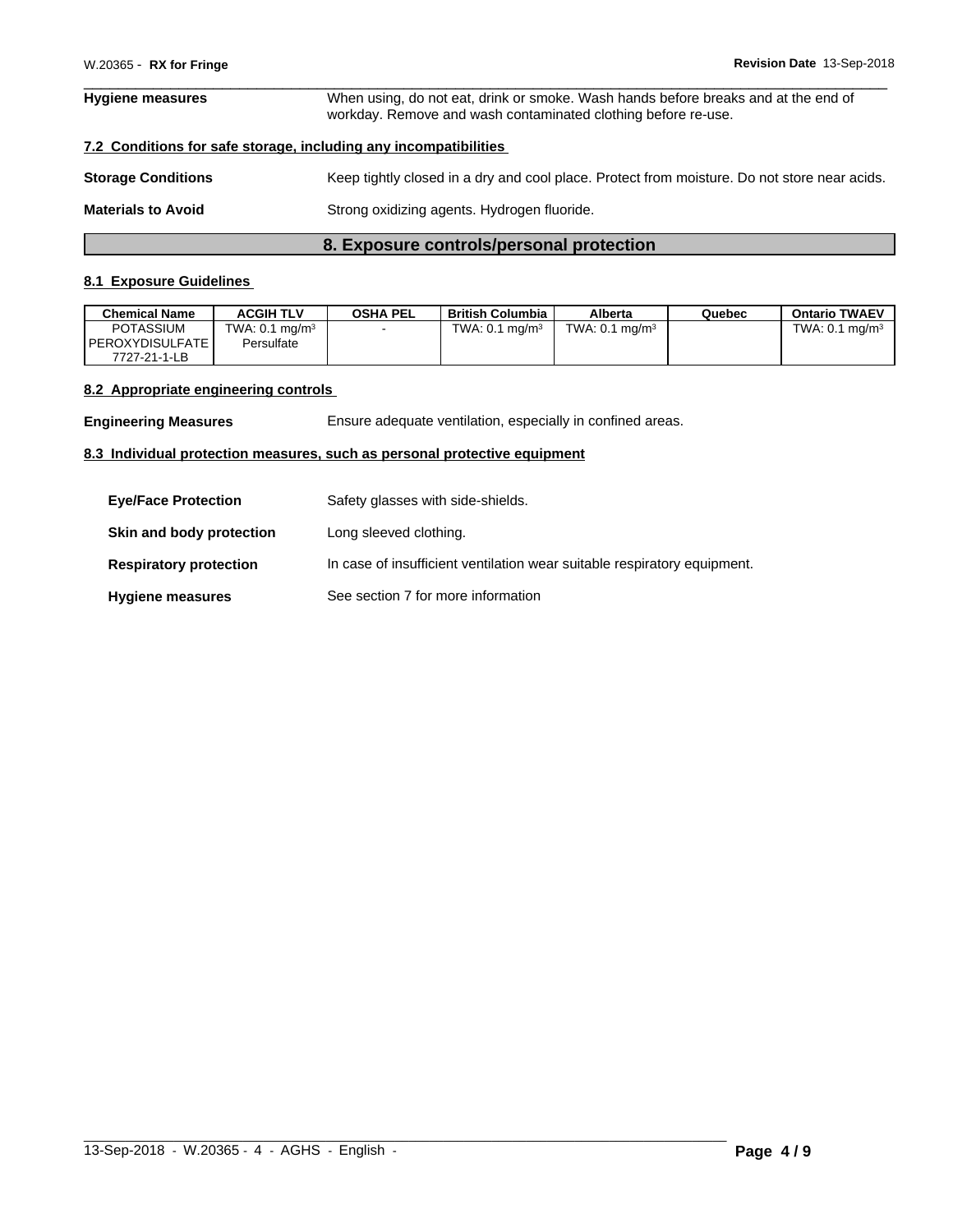# **9. Physical and chemical properties**

#### **9.1 Information on basic physical and chemical properties**

| <b>Physical state</b>              | Solid         |                          |                          |
|------------------------------------|---------------|--------------------------|--------------------------|
| Appearance                         | Powder        | Color                    | White                    |
| Odor                               | Low           | <b>Odor Threshold</b>    | No information available |
|                                    |               |                          |                          |
| <b>Property</b>                    | <b>Values</b> | Remarks • Methods        |                          |
| рH                                 | 5.2           | (as 1% solution)         |                          |
| Melting/freezing point             |               | Not applicable           |                          |
| <b>Boiling point/boiling range</b> |               | Not Applicable           |                          |
| <b>Flash Point</b>                 |               | Not Applicable           |                          |
| <b>Evaporation rate</b>            |               | Not Applicable           |                          |
| <b>Flammability (solid, gas)</b>   |               | Not applicable           |                          |
| <b>Flammability Limits in Air</b>  |               |                          |                          |
| upper flammability limit           |               | Not applicable           |                          |
| lower flammability limit           |               | Not applicable           |                          |
| Vapor pressure                     |               | No information available |                          |
| Vapor density                      |               | No information available |                          |
| <b>Specific Gravity</b>            |               | No information available |                          |
| <b>Water solubility</b>            |               | Completely soluble       |                          |
| Solubility in other solvents       |               | No information available |                          |
| <b>Partition coefficient</b>       |               | No information available |                          |
| <b>Autoignition temperature</b>    |               | No information available |                          |
| <b>Decomposition temperature</b>   |               | No information available |                          |
| <b>Viscosity, kinematic</b>        |               | No information available |                          |
| Viscosity, dynamic                 |               | No information available |                          |
| <b>Explosive properties</b>        |               | No information available |                          |
| <b>Oxidizing Properties</b>        |               | No information available |                          |
| 9.2 Other information              |               |                          |                          |
| Volatile organic compounds (VOC)   | None          |                          |                          |

# **content**

# **10. Stability and Reactivity**

 $\_$  ,  $\_$  ,  $\_$  ,  $\_$  ,  $\_$  ,  $\_$  ,  $\_$  ,  $\_$  ,  $\_$  ,  $\_$  ,  $\_$  ,  $\_$  ,  $\_$  ,  $\_$  ,  $\_$  ,  $\_$  ,  $\_$  ,  $\_$  ,  $\_$  ,  $\_$  ,  $\_$  ,  $\_$  ,  $\_$  ,  $\_$  ,  $\_$  ,  $\_$  ,  $\_$  ,  $\_$  ,  $\_$  ,  $\_$  ,  $\_$  ,  $\_$  ,  $\_$  ,  $\_$  ,  $\_$  ,  $\_$  ,  $\_$  ,

### **10.1 Reactivity**

No data available

#### **10.2 Chemical stability**

Stable under recommended storage conditions

#### **10.3 Possibility of hazardous reactions**

None under normal processing.

#### **10.4 Conditions to Avoid**

None known.

#### **10.5 Incompatible Materials**

Strong oxidizing agents. Hydrogen fluoride.

# **10.6 Hazardous Decomposition Products**

No hazardous decomposition products are known.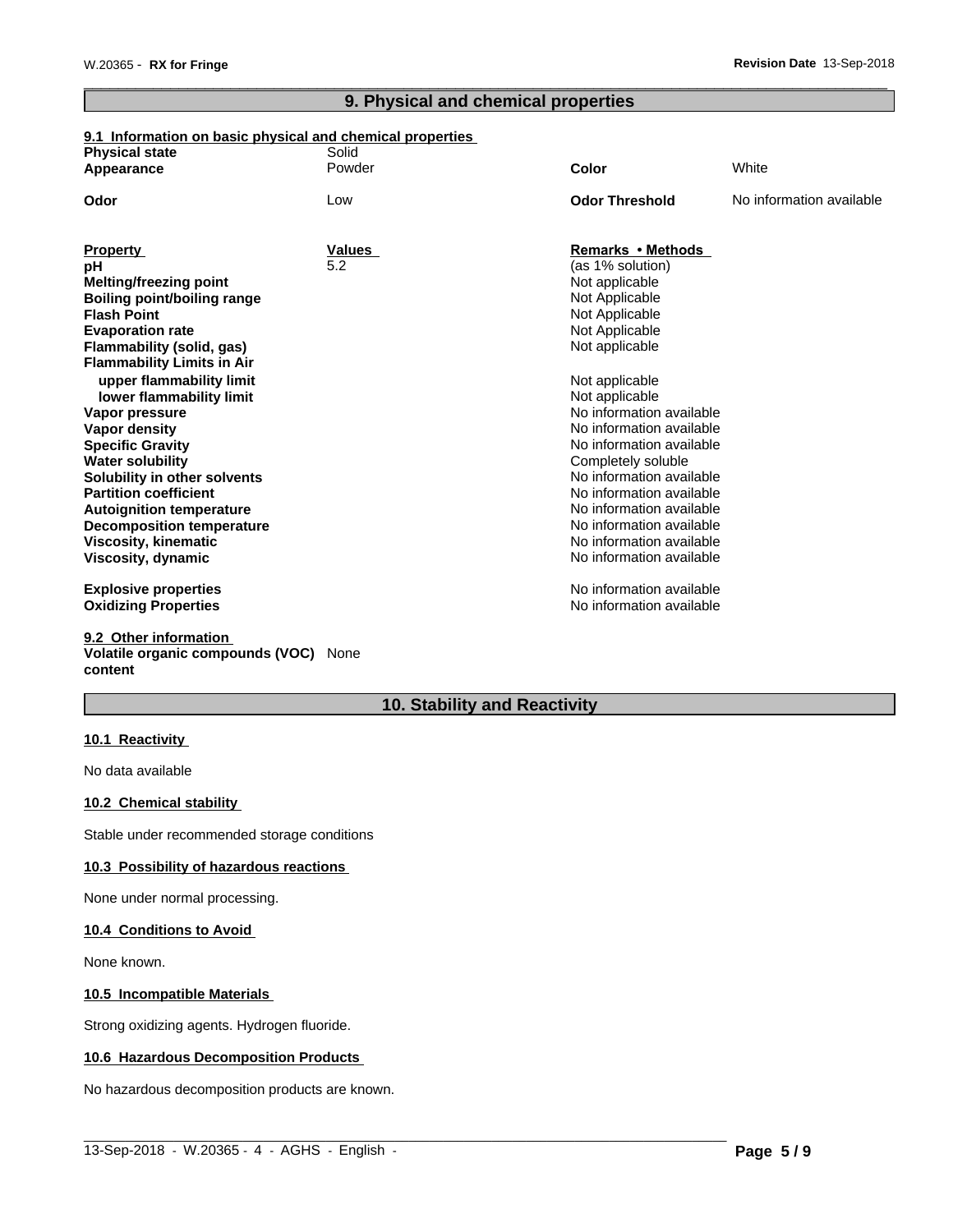# **11. Toxicological information**

### **11.1 Acute toxicity**

#### **Numerical measures of toxicity: Product Information**

#### **The following values are calculated based on chapter 3.1 of the GHS document**

| Unknown Acute Toxicity | $\leq$ 1% of the mixture consists of ingredient(s) of unknown toxicity |  |  |
|------------------------|------------------------------------------------------------------------|--|--|
| Oral LD50              | 1,343.00 mg/kg                                                         |  |  |
| <b>Dermal LD50</b>     | 25,886.00 mg/kg                                                        |  |  |
| LC50 (Dust/Mist)       | 16.50 mg/l                                                             |  |  |

# **Numerical measures of toxicity: Component Information**

| <b>Chemical Name</b>               | LD50 Oral        | LD50 Dermal              | <b>LC50 Inhalation</b>               |
|------------------------------------|------------------|--------------------------|--------------------------------------|
| Sodium carbonate                   | 4090 mg/kg (Rat) |                          | $= 2300$ mg/m <sup>3</sup> (Rat) 2 h |
| 497-19-8                           |                  |                          |                                      |
| <b>IPOTASSIUM PEROXYDISULFATEI</b> | 802 mg/kg (Rat)  | $> 10000$ mg/kg (Rabbit) |                                      |
| 7727-21-1-LB                       |                  |                          |                                      |

 $\_$  ,  $\_$  ,  $\_$  ,  $\_$  ,  $\_$  ,  $\_$  ,  $\_$  ,  $\_$  ,  $\_$  ,  $\_$  ,  $\_$  ,  $\_$  ,  $\_$  ,  $\_$  ,  $\_$  ,  $\_$  ,  $\_$  ,  $\_$  ,  $\_$  ,  $\_$  ,  $\_$  ,  $\_$  ,  $\_$  ,  $\_$  ,  $\_$  ,  $\_$  ,  $\_$  ,  $\_$  ,  $\_$  ,  $\_$  ,  $\_$  ,  $\_$  ,  $\_$  ,  $\_$  ,  $\_$  ,  $\_$  ,  $\_$  ,

#### **11.2 Information on toxicologicaleffects**

#### **Skin corrosion/irritation**

Product Information

• No information available

Component Information

• No information available

# **Serious eye damage/eye irritation**

Product Information

• Causes serious eye damage

• May cause eye irritation

Component Information

• No information available

#### **Respiratory or skin sensitization**

Product Information • No information available Component Information • No information available

#### **Germ cell mutagenicity**

Product Information • No information available Component Information • No information available

#### **Carcinogenicity**

Product Information • No information available Component Information • No information available

#### **Reproductive toxicity**

Product Information<br>• No information available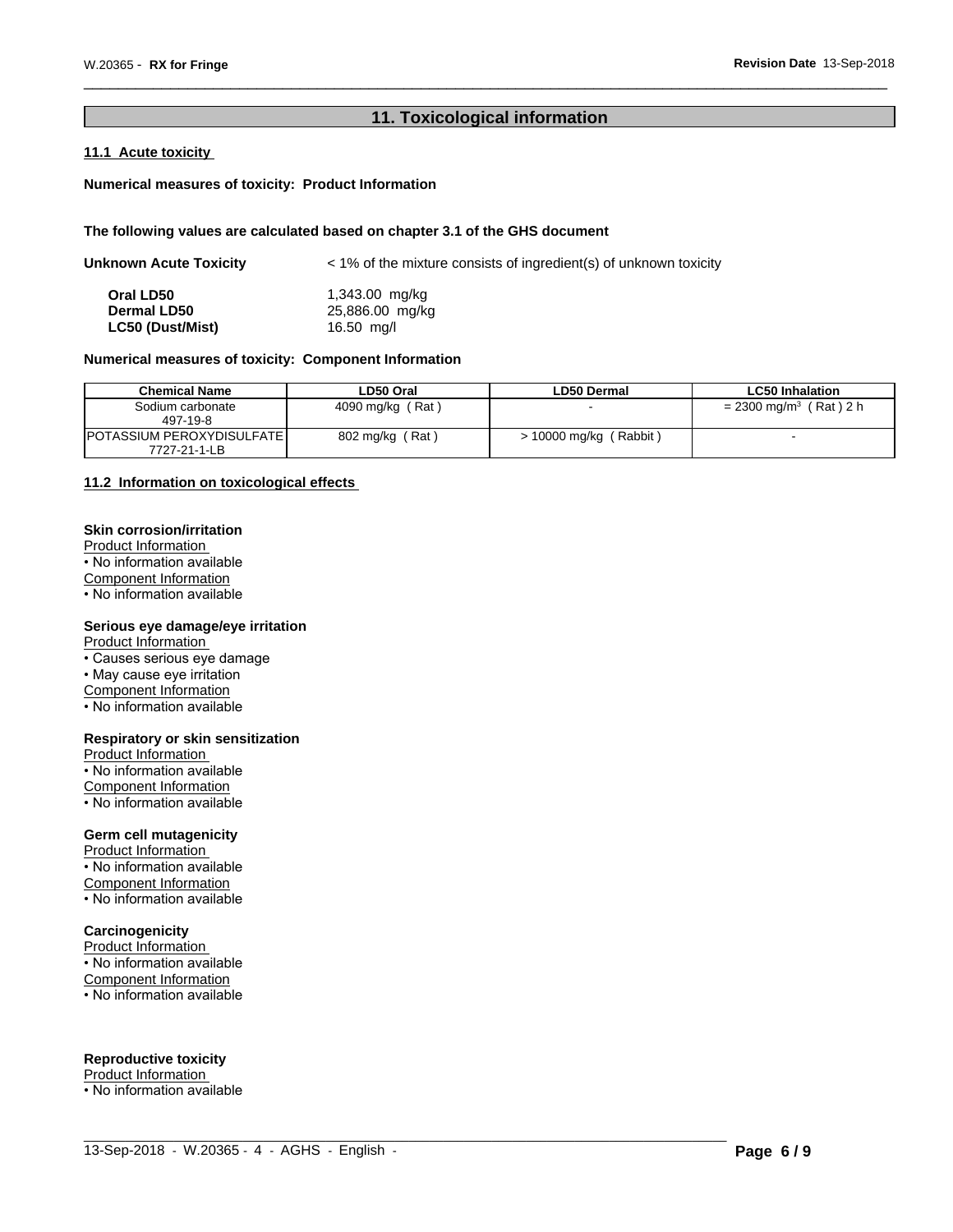Component Information • No information available

**STOT - single exposure** No information available

#### **STOT - repeated exposure**

• Avoid repeated exposure

#### **Other adverse effects**

Product Information

• No information available

Component Information • No information available

#### **Aspiration hazard**

Product Information • No information available Component Information

• No information available

# **12. Ecological information**

#### **12.1 Toxicity**

**Ecotoxicity No information available** 

8.1819 % of the mixture consists of components(s) of unknown hazards to the aquatic environment

#### **Ecotoxicity effects**

| <b>Chemical Name</b>         | Toxicity to algae | Toxicitv to fish                                                                               | Toxicity to daphnia and other<br>aquatic invertebrates |
|------------------------------|-------------------|------------------------------------------------------------------------------------------------|--------------------------------------------------------|
| Sodium carbonate<br>497-19-8 |                   | LC50: 96 h Lepomis macrochirus<br>300 mg/L static LC50: 96 h<br>Pimephales promelas 310 - 1220 | EC50: 48 h Daphnia magna 265<br>mg/L                   |
|                              |                   | mg/L static                                                                                    |                                                        |

#### **12.2 Persistence and degradability**

No data are available on the product itself.

#### **12.3 Bioaccumulative potential**

Discharge into the environment must be avoided

#### **12.4 Mobility in soil**

No information available.

#### **12.5 Other adverse effects**

No information available

# **13. Disposal Considerations**

#### **13.1 Waste treatment methods**

Disposal should be in accordance with applicable regional, national and local laws and regulations.

### **14. Transport Information**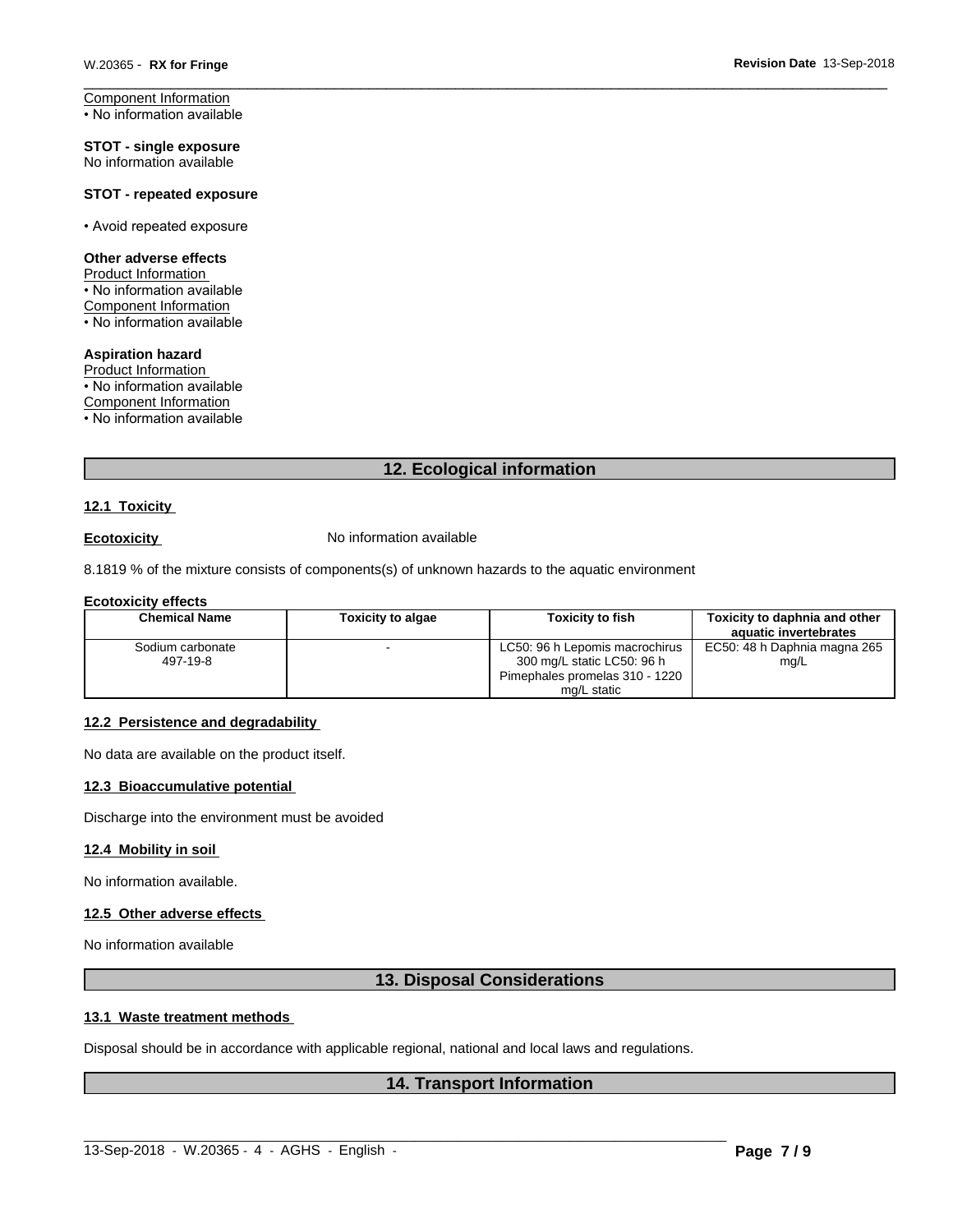| DOT.                                                                                     | Limited quantity                                   |
|------------------------------------------------------------------------------------------|----------------------------------------------------|
| <b>MEX</b>                                                                               | ٠                                                  |
| <b>IMDG</b><br>Proper shipping name<br><b>Hazard class</b><br>UN<br><b>Packing Group</b> | Persulfates, inorganic, n.o.s.<br>5.1<br>3215<br>Ш |
| IATA                                                                                     | Air transport is not recommended.                  |

# **15. Regulatory information**

#### **15.1 International Inventories**

| TSCA<br><b>DSL</b><br><b>EINECS/ELINCS</b> | Complies<br>Complies<br>Complies |
|--------------------------------------------|----------------------------------|
| <b>ENCS</b>                                | $\overline{\phantom{0}}$         |
| <b>IECSC</b>                               |                                  |
| <b>KECL</b>                                | -                                |
| <b>PICCS</b><br><b>AICS</b>                | -<br>-                           |
| <b>NZIoC</b>                               | -                                |

 **TSCA** - United States Toxic Substances Control Act Section 8(b) Inventory

 **DSL** - Canadian Domestic Substances List

 **EINECS/ELINCS** - European Inventory of Existing Chemical Substances/European List of Notified Chemical Substances

 **PICCS** - Philippines Inventory of Chemicals and Chemical Substances

 **ENCS** - Japan Existing and New Chemical Substances

 **IECSC** - China Inventory of Existing Chemical Substances

 **KECL** - Korean Existing and Evaluated Chemical Substances

 **PICCS** - Philippines Inventory of Chemicals and Chemical Substances

 **AICS** - Australian Inventory of Chemical Substances

 **NZIoC** - New Zealand Inventory of Chemicals

#### **15.2 U.S. Federal Regulations**

#### **SARA 313**

Section 313 of Title III of the Superfund Amendments and Reauthorization Act of 1986 (SARA). This product does not contain any chemicals which are subject to the reporting requirements of the Act and Title 40 of the Code of Federal Regulations, Part 372

#### **15.3 Pesticide Information**

Not applicable

#### **15.4 U.S. State Regulations**

#### **California Proposition 65**

This product does not contain any Proposition 65 chemicals

| <b>16. Other information</b> |                        |                       |                          |                                           |
|------------------------------|------------------------|-----------------------|--------------------------|-------------------------------------------|
| <b>NFPA</b>                  | <b>Health Hazard 3</b> | <b>Flammability 0</b> | Instability 0            | <b>Physical and chemical</b><br>hazards - |
| <b>HMIS</b>                  | <b>Health Hazard 3</b> | <b>Flammability 0</b> | <b>Physical Hazard 0</b> | Personal protection X                     |
|                              |                        |                       |                          |                                           |

 $\_$  ,  $\_$  ,  $\_$  ,  $\_$  ,  $\_$  ,  $\_$  ,  $\_$  ,  $\_$  ,  $\_$  ,  $\_$  ,  $\_$  ,  $\_$  ,  $\_$  ,  $\_$  ,  $\_$  ,  $\_$  ,  $\_$  ,  $\_$  ,  $\_$  ,  $\_$  ,  $\_$  ,  $\_$  ,  $\_$  ,  $\_$  ,  $\_$  ,  $\_$  ,  $\_$  ,  $\_$  ,  $\_$  ,  $\_$  ,  $\_$  ,  $\_$  ,  $\_$  ,  $\_$  ,  $\_$  ,  $\_$  ,  $\_$  ,

**Legend:**